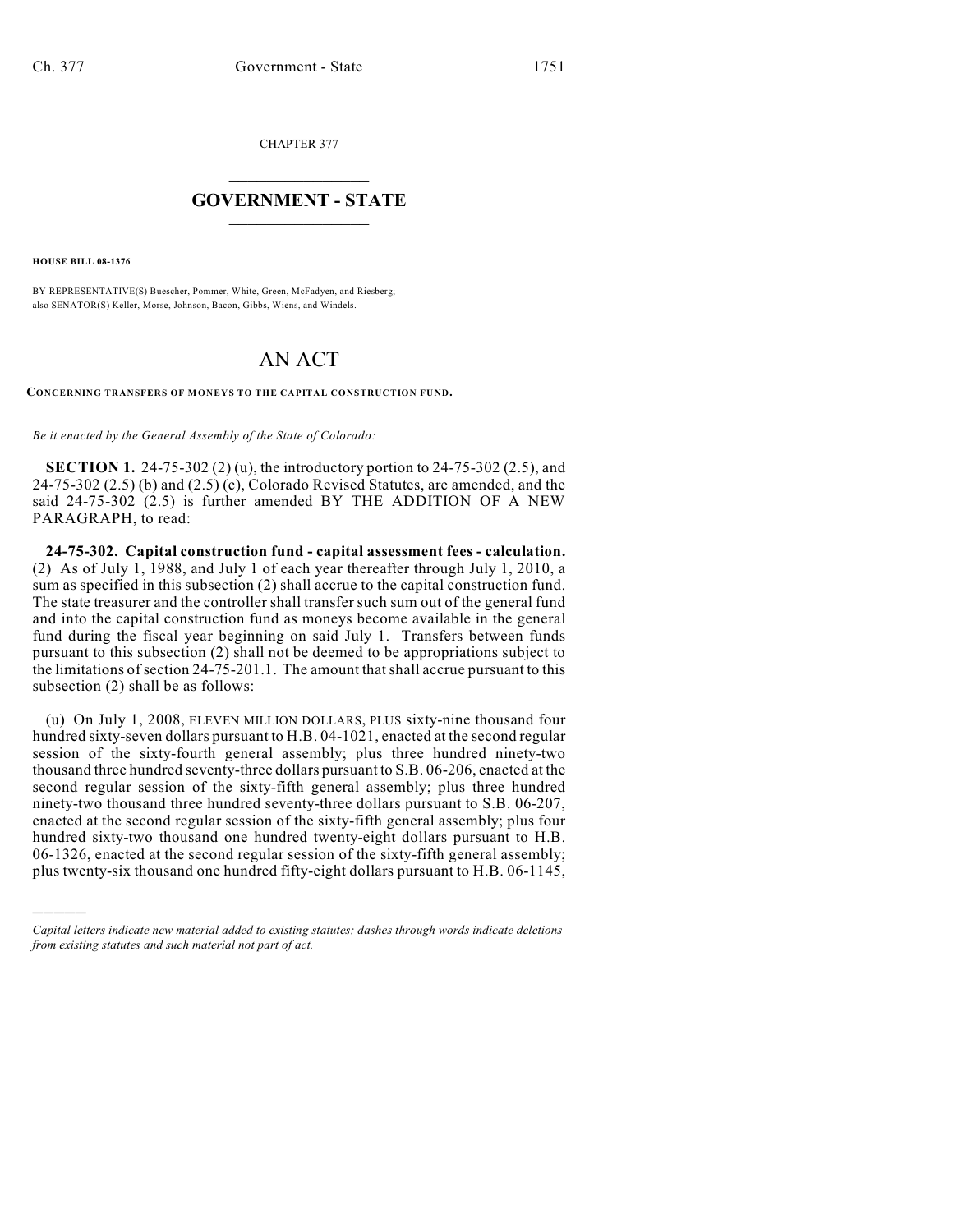enacted at the second regular session of the sixty-fifth general assembly; plus five hundred twenty-three thousand one hundred sixty-four dollars pursuant to H.B. 06-1011, enacted at the second regular session of the sixty-fifth general assembly; plus sixty-nine thousand seven hundred fifty-five dollars pursuant to S.B. 06S-004, enacted at the first extraordinary session of the sixty-fifth general assembly; plus three hundred twenty-five thousand four hundred twenty-nine dollars pursuant to S.B. 07-096, enacted at the first regular session of the sixty-sixth general assembly; plus one hundred fifty thousand one hundred ninety-eight dollars pursuant to H.B.  $07-1326$ , enacted at the first regular session of the sixty-sixth general assembly;

(2.5) In addition to the sums accrued pursuant to subsection (2) of this section, as of July 1, 2005, and July 1 of each year thereafter through  $\frac{\text{July }1, 2007}{\text{July }1, 2007}$  JULY 1, 2008, a sum as specified in this subsection (2.5) shall accrue to the capital construction fund. The state treasurer and the controller shall transfer such sum from the general fund exempt account of the general fund created pursuant to section 24-77-103.6 to the capital construction fund as moneys become available in the general fund exempt account during the fiscal year beginning on said July 1. Transfers between funds pursuant to this subsection (2.5) shall not be deemed to be appropriations subject to the limitations of section 24-75-201.1. The amount that shall accrue pursuant to this subsection (2.5) shall be as follows:

- (b) On July 1, 2006, fifteen million dollars; and
- (c) On July 1, 2007, twenty million dollars; AND
- (d) ON JULY 1, 2008, NINE MILLION DOLLARS.

**SECTION 2.** 24-75-302 (2) (t), Colorado Revised Statutes, as amended by House Bill 08-1333, enacted at the Second Regular Session of the Sixty-sixth General Assembly, is amended to read:

**24-75-302. Capital construction fund - capital assessment fees - calculation.** (2) As of July 1, 1988, and July 1 of each year thereafter through July 1, 2010, a sum as specified in this subsection (2) shall accrue to the capital construction fund. The state treasurer and the controller shall transfer such sum out of the general fund and into the capital construction fund as moneys become available in the general fund during the fiscal year beginning on said July 1. Transfers between funds pursuant to this subsection (2) shall not be deemed to be appropriations subject to the limitations of section 24-75-201.1. The amount that shall accrue pursuant to this subsection (2) shall be as follows:

(t) On July 1, 2007, one million nine hundred twenty-one thousand seven hundred forty-six FORTY-SEVEN MILLION EIGHT HUNDRED TWENTY-ONE THOUSAND SEVEN HUNDRED FORTY-SIX dollars, plus four hundred sixteen thousand eight hundred two dollars pursuant to H.B. 03-1004, enacted at the first regular session of the sixty-fourth general assembly; plus fifty-five thousand five hundred seventy-four dollars pursuant to H.B. 03-1317, enacted at the first regular session of the sixty-fourth general assembly; plus thirteen thousand eight hundred ninety-three dollars pursuant to H.B. 04-1021, enacted at the second regular session of the sixty-fourth general assembly; plus twenty-two million eight hundred eighty-five thousand three hundred eighty-six dollars pursuant to H.B. 06-1373,